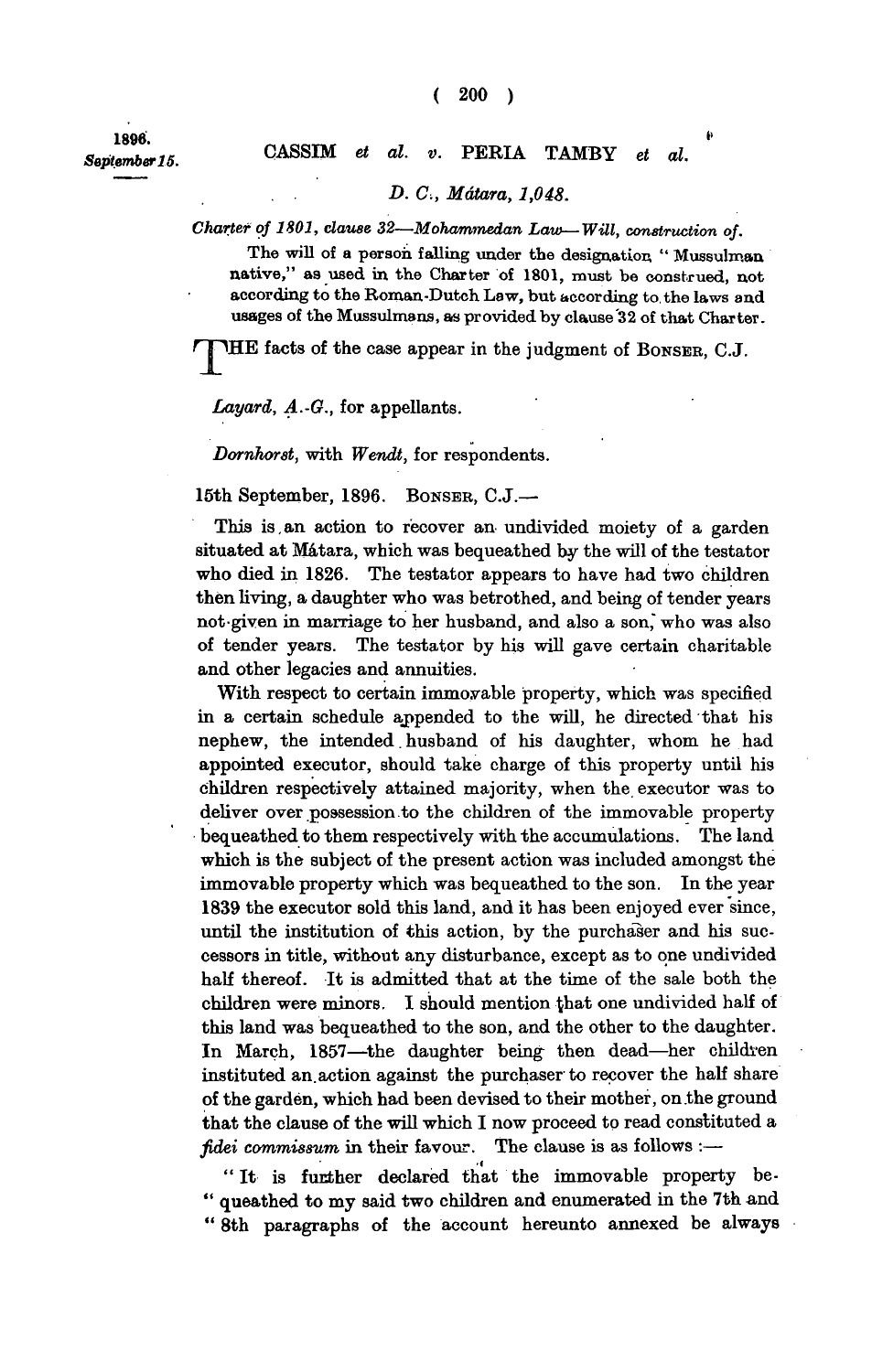**" possessed by my said two children or their descendants, but that 1896 .**  " they cannot at any time either sell or mortgage the same to "any person whomsoever." The District Judge who heard the BonsER, C.J. **case appears to have decided the case against the plaintiffs. The**  case then came on in appeal to this Court, which decided that **the provision in the will did create a valid** *fidei commissum,*  **and that the plaintiffs were entitled to recover a moiety of the said land. Now, it will be seen that this judgment construes this will as being a will governed by the Roman-Dutch Law. But the testator was what is commonly known as a " Moorman '.'—one of that class who in the Charter of 1801 were**  denominated "Mussulman natives." I cannot gather from the **report of the case that this fact was present to the minds of the learned Judges who decided this case. It seems probable that it was treated by all parties as being a will which was governed by the Roman-Dutch Law. If I were satisfied that this Court in 1867 had deliberately determined that this will was governed by the Roman-Dutch Law I should hesitate before I decide otherwise, and in any event I should not venture to dissent from the interpretation put upon that will by this Court in 1867.** 

**It seems to me, however, that this will ought not to be construed by the Roman-Dutch Law, but in accordance with the laws and usages of the Mussulmans, as provided by clause 32 of the Charter of 1801, which Charter was in force at the time-this will took effect at the death of the testator. If the attention of the Judges had been called to this point, I have no doubt they would have decided the use according to the laws and usages of the Mussulmans, for I find that the same Judges in 1869, in a case reported in Vander. straaten, p. 9 (D.C., Colombo, 51,428), applied Mohammedan Law to the construction of a very similar will. In the present case the District Judge has followed, as he was bound to do, the former decision of this Court. But in my opinion the case must be sent back that the true construction of the will may be determined according to. Mohammedan Law. The principal questions, it seems to me, on which it will be necessary to ascertain what the Mohammedan Law is, are, (1) as to whether, under the circumstances of the case, the executor had power to sell this property: it is quite clear that had it been a will governed by the Roman-Dutch**  Law the executor would not have had power; (2) to what **extent, if any, the clause restricting alienation binds this property. We will leave the District Judge'a free hand in this matter. In**  some cases I see that Moorish assessors have associated with the **District Judge. He can associate with him or not Moorish assessors as he may think best. He will hear such evidence as**